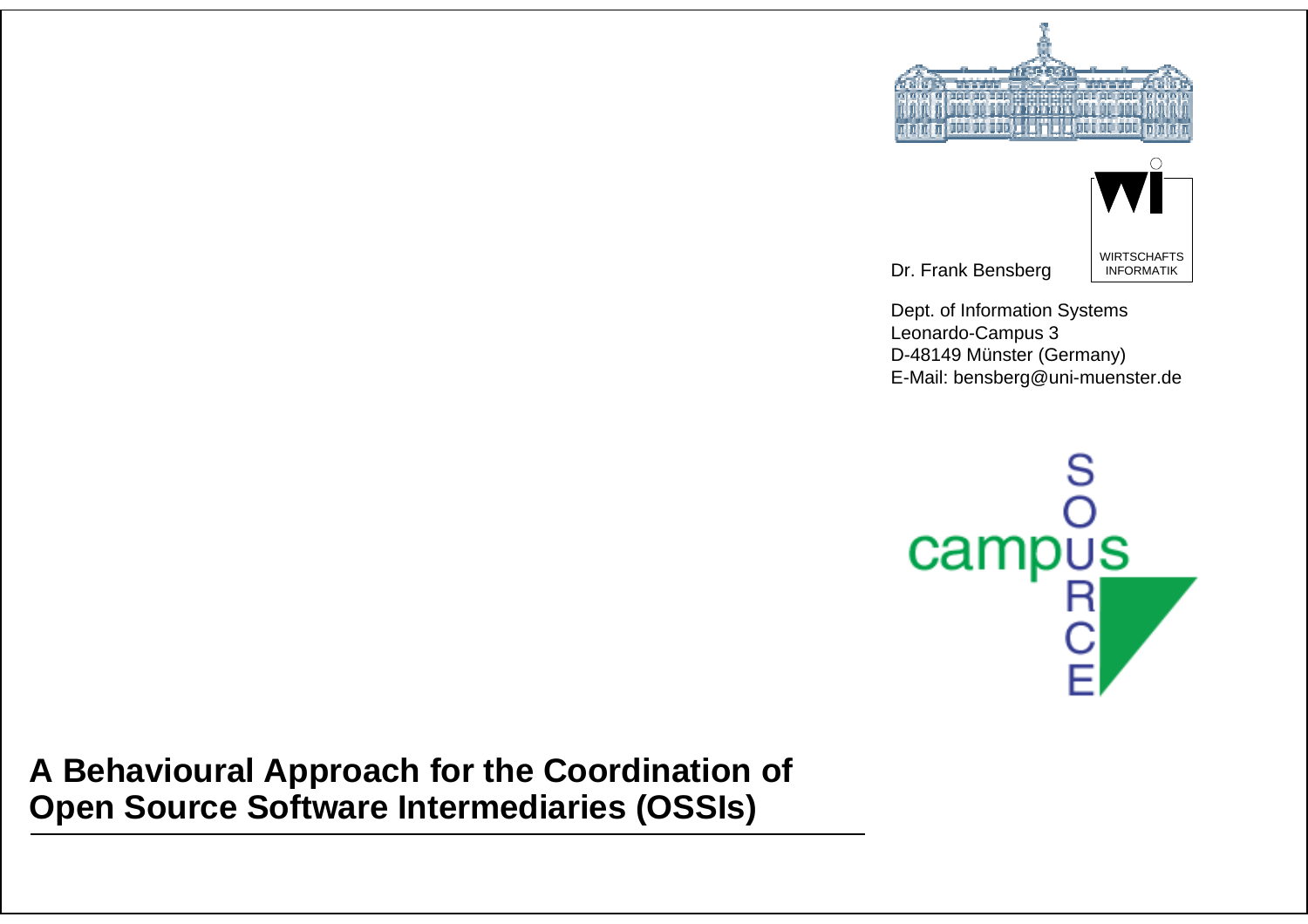

### **Motivation**

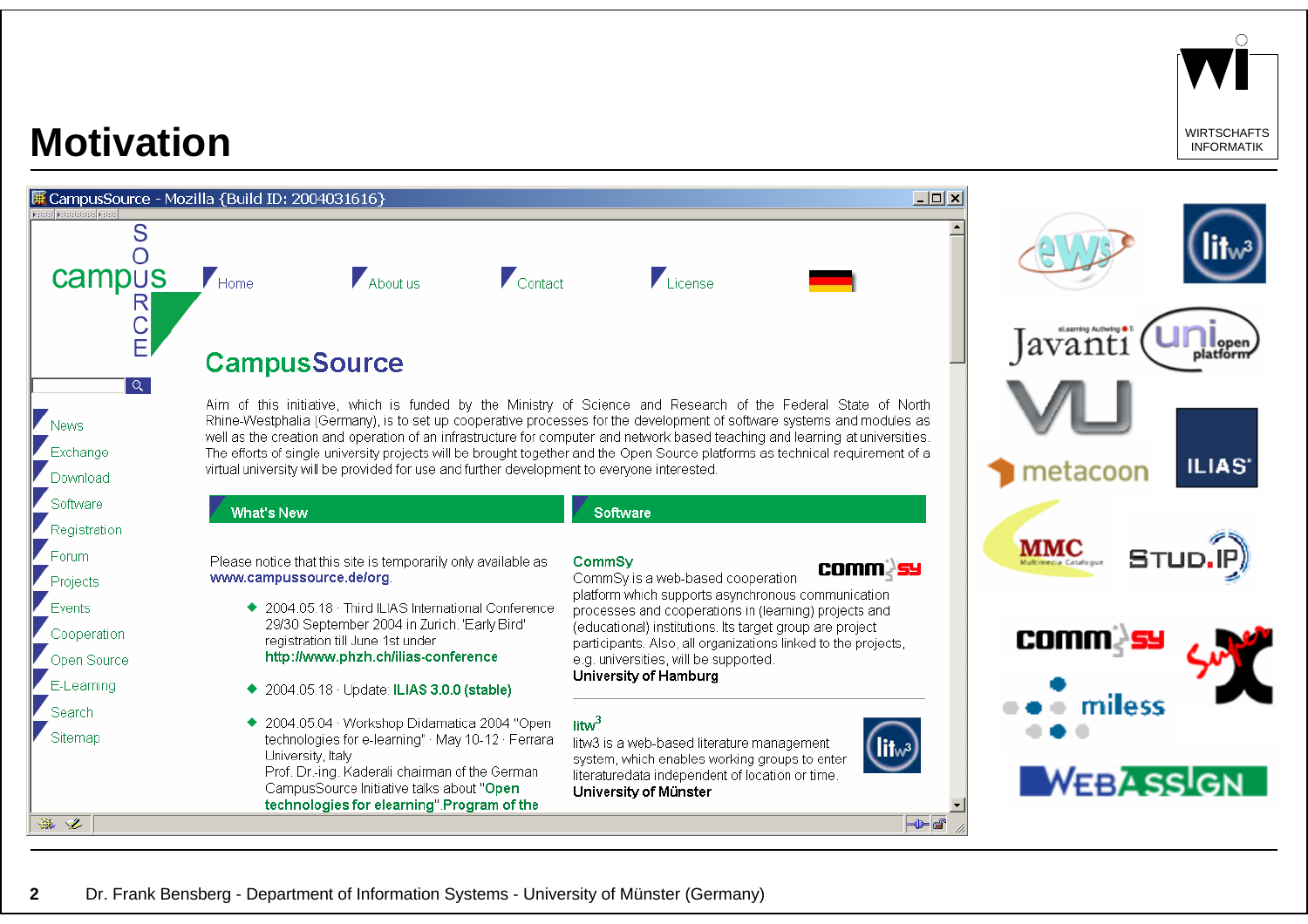

# **Design of Open Source Software Intermediaries**

- **Coordination between supply** and demand side of the OSS market
- **Reduction of transaction costs** of market participants

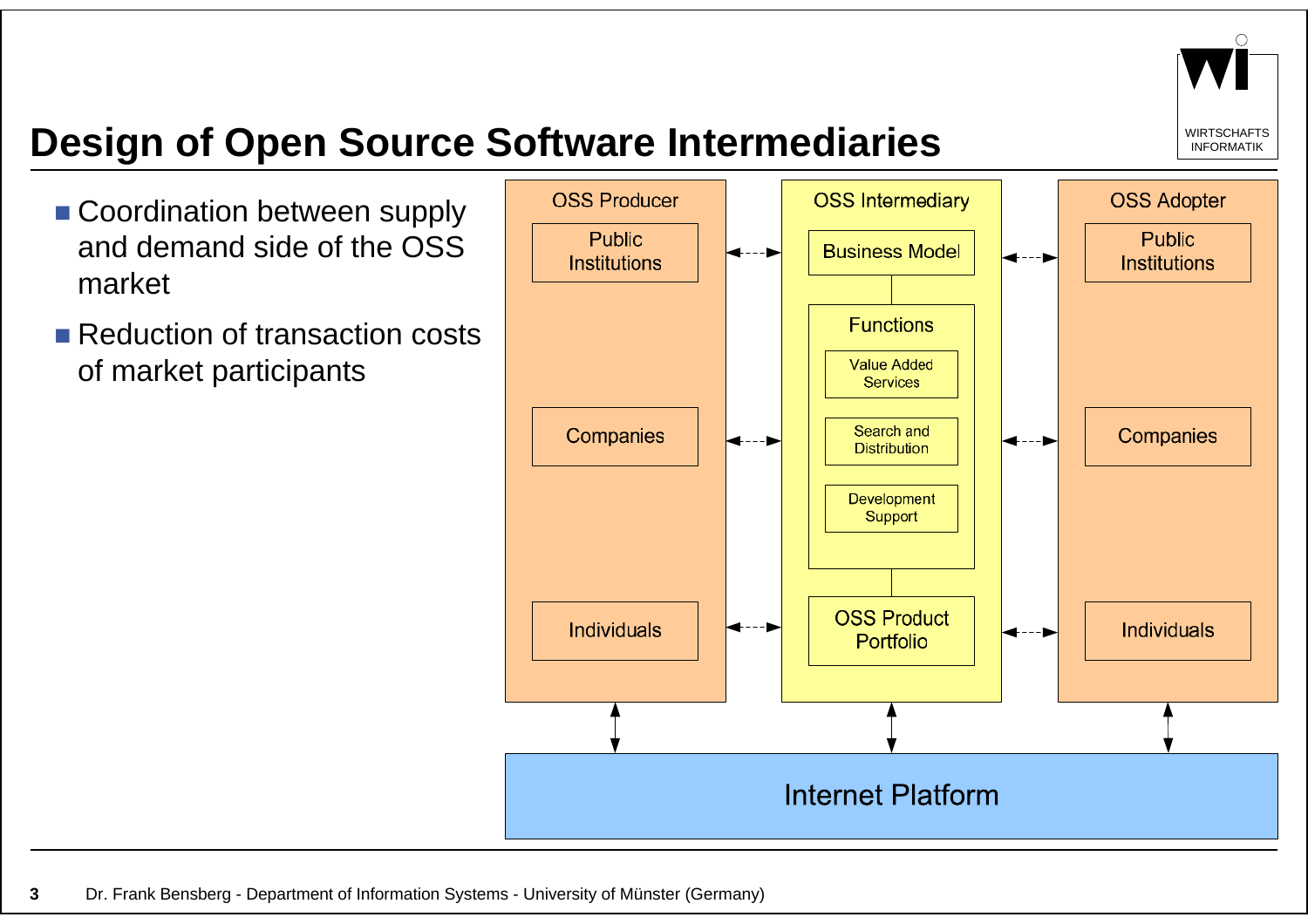

# **OSSI Example - Sourceforge.net** INFORMATIK

#### > 80.000 OSS Projects

- Communications (10324 projects)
- Database (4196 projects)
- Desktop Environment (2239 projects)
- **Education (2135 projects)**
- Games/Entertainment (9637 projects)
- Internet (16486 projects)
- Multimedia (8265 projects)
- Office/Business (3342 projects)
- Other/Nonlisted Topic (1665 projects)
- **Co** Printing (303 projects)
- Religion (185 projects)
- Scientific/Engineering (6302 projects)
- Security (1780 projects)
- Sociology (229 projects)
- Software Development (11255 project
- System (13480 projects)
- Terminals (408 projects)
- Text Editors (1860 projects)

| <b>New User via SSL</b><br><b>Search</b>                                                                         | Project: FSL - OpenUSS: Summary                                                                                                                                                                                                                                                                                                          |                                    |                      |                               |                                                                                                                                                         | <b>LEARN MORE &gt;&gt;&gt;</b><br><b>SOLARIS</b> |
|------------------------------------------------------------------------------------------------------------------|------------------------------------------------------------------------------------------------------------------------------------------------------------------------------------------------------------------------------------------------------------------------------------------------------------------------------------------|------------------------------------|----------------------|-------------------------------|---------------------------------------------------------------------------------------------------------------------------------------------------------|--------------------------------------------------|
| Software/Group +<br>Search                                                                                       | Summary   Admin   Home Page   Forums   Tracker   Bugs   Support   RFE   Lists  <br>News   CVS   Files                                                                                                                                                                                                                                    |                                    |                      |                               |                                                                                                                                                         |                                                  |
| <b>SF.net Subscription</b><br>· Subscribe Now<br>· Manage Subscription                                           | Freestyle Learning (FSL) and Open University Support System (OpenUSS)<br>are specifications for Learning Content System (LCS) and Learning<br>Management System (LMS). They provide J2SE, J2ME and J2EE reference<br>implementations on those specifications.                                                                            |                                    |                      |                               | <b>Developer Info</b>                                                                                                                                   |                                                  |
| · Advanced Search<br>· Direct Download<br>· Priority Tech Support                                                |                                                                                                                                                                                                                                                                                                                                          |                                    |                      |                               | Project Admins:<br>awfrbe $\mathcal{L}$<br>dewanto<br>flq <sup>少</sup><br>م menzel<br>rbeltran<br>theriūn $\hat{r}$<br>Developers: 14<br>[View Members] |                                                  |
| · Project Monitoring                                                                                             |                                                                                                                                                                                                                                                                                                                                          | S Foundry<br>Member : Java Foundry |                      |                               |                                                                                                                                                         |                                                  |
| <b>SF.net Resources</b><br>Site Docs                                                                             | • Development Status: 5 - Production/Stable<br>• Intended Audience: Developers, End Users/Desktop, Information<br>Technology, Legal Industry, Science/Research<br>• License: GNU General Public License (GPL)<br>· Natural Language: English<br>• Operating System: OS Independent<br>· Programming Language: Java<br>• Topic: Education |                                    |                      |                               |                                                                                                                                                         |                                                  |
| · Site Status (06/02)<br>· Site Map                                                                              |                                                                                                                                                                                                                                                                                                                                          |                                    |                      |                               |                                                                                                                                                         |                                                  |
| · SF.net Supporters<br>· Compile Farm<br>· Foundries<br>· Project Help Wanted<br>· New Releases<br>· Get Support |                                                                                                                                                                                                                                                                                                                                          |                                    |                      |                               |                                                                                                                                                         |                                                  |
| <b>Site Sponsors</b>                                                                                             | Project UNIX name: openuss.<br>Registered: 2000-05-29 01:33                                                                                                                                                                                                                                                                              |                                    |                      |                               |                                                                                                                                                         |                                                  |
| Learn &<br>Click<br><b>Download</b><br>Here<br>DB <sub>2</sub>                                                   | Activity Percentile (last week): 90.5981%<br>View project activity statistics<br>View list of RSS feeds available for this project                                                                                                                                                                                                       |                                    |                      |                               |                                                                                                                                                         |                                                  |
| SOURCE <b>FC RGE</b>                                                                                             | <b>Latest File Releases</b>                                                                                                                                                                                                                                                                                                              |                                    |                      |                               |                                                                                                                                                         |                                                  |
| <b>Enterprise Edition</b>                                                                                        |                                                                                                                                                                                                                                                                                                                                          |                                    |                      |                               |                                                                                                                                                         |                                                  |
| <b>Novell</b><br>Linux Resources                                                                                 | Package                                                                                                                                                                                                                                                                                                                                  | Version                            | Date                 | Notes /<br>Monitor            | Download                                                                                                                                                |                                                  |
| <b>Most Active</b>                                                                                               | fsl-developer-progs                                                                                                                                                                                                                                                                                                                      | FSL <sub>3</sub>                   | February 24,<br>2004 | $\mathcal{Q}$ - $\varnothing$ | Download                                                                                                                                                |                                                  |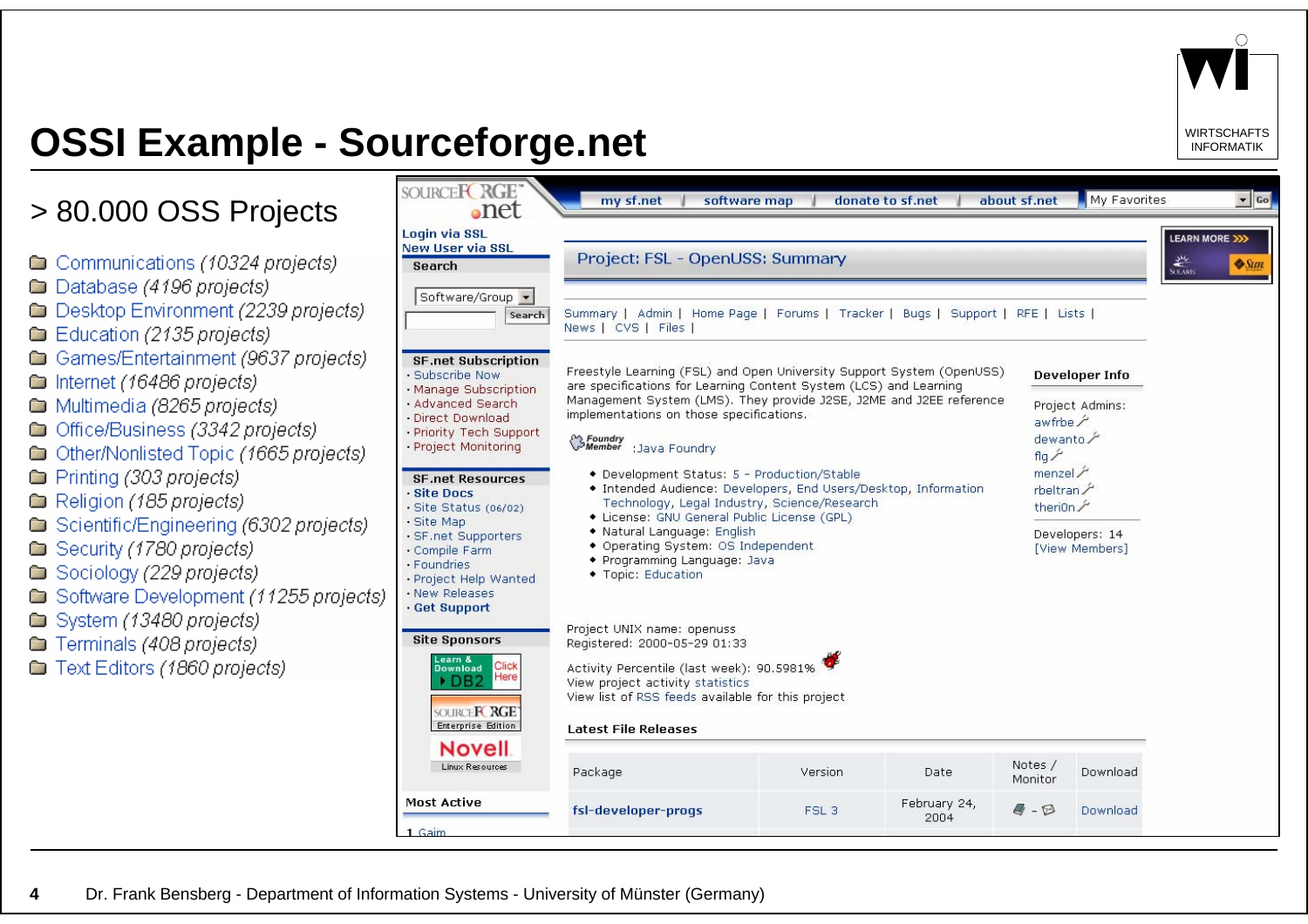If, however, there is no market, then there is no. reliable mechanism to steer the interests of developers towards the actual wants of customers, either. Customer sovereignty cannot be accomplished without product prices – software users who do not write programs turn into passive recipients of what the open-source developer community puts out."

[Kooths, Langenfurth, Kalwey, 2003 – Open Source Software - An Economic Assessment]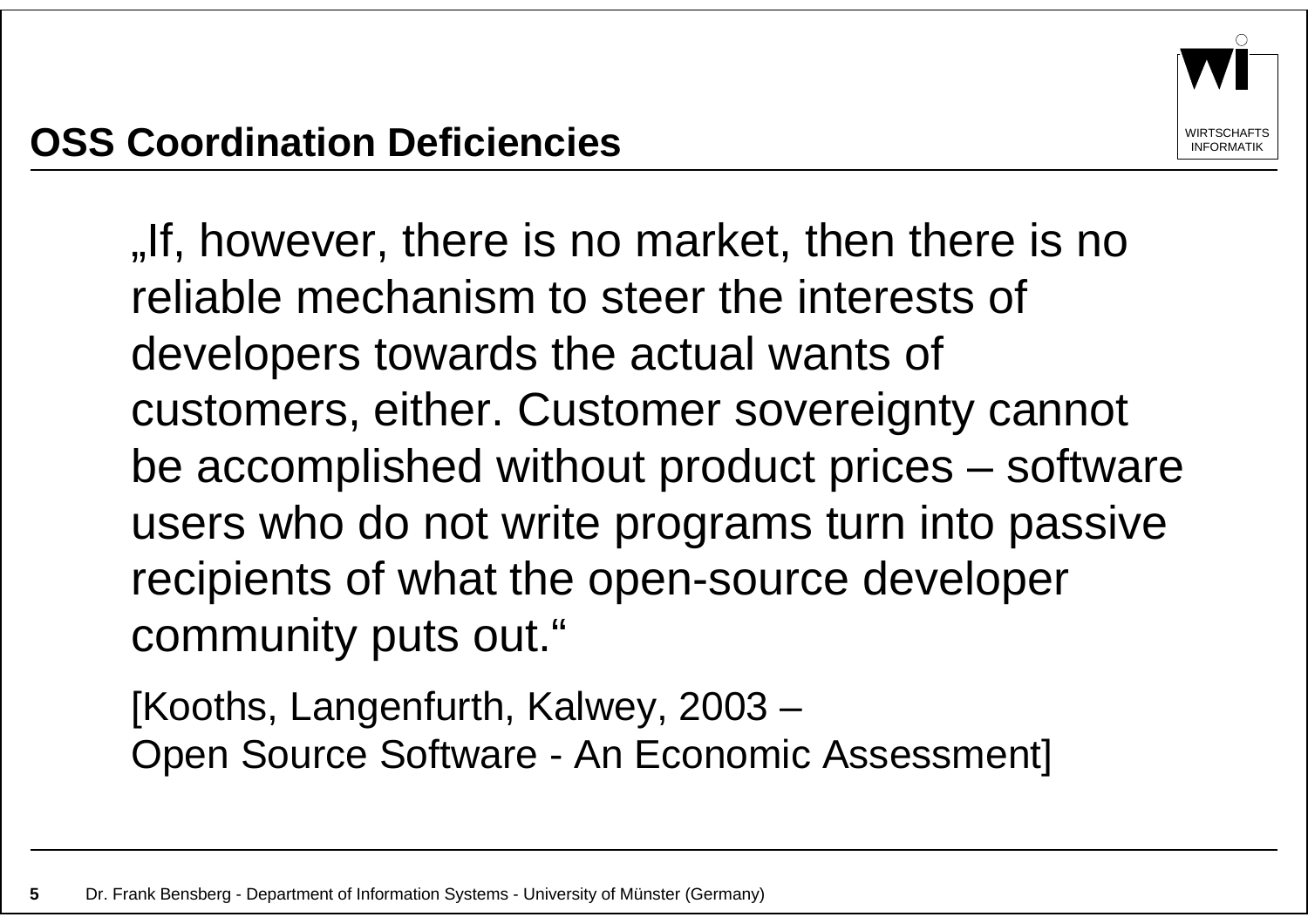

#### **Behavioral Data – Log Files** Internative and the *MIRTSCHAFTI*K

70y1-bln/conshop/ConShop.plg.p "GET /cgi-bin/conshop/ConShop.pl?TK EU[BASKETSTHIL] :04 +0200] "GET /cgi-bin/ass/AssDisplay.pl?PP PAR[USER ID]=04040271re 23:55:04 +0200] "GET /cgi-bin/conshop/ConShop.pl?TK PAR%5BSTART POS%5D=29693&TK PHr 104/Jul/2000:23:55:04 +0200] "GET /cgi-bin/ass/AssDisplay.pl?PP PAR%5BUSER ID%5D=04030277709627472 [04/Jul/2000:23:55:04 +0200] "GET /cgi-bin/ass/AssDisplay.pl?PP PĀR[URL]=/nav/nav main.html&PP PAR[USEK [04/Jul/2000:23:55:04 +0200] "GET /cgi-bin/conshop/ConShop.pl?TK EV[BASKETREFINE]=&TK PAR[A900001;ANZAHL;TYP [04/Jul/2000:23:55:05 +0200] "GET /cgi-bin/conshop/ConShop.pl?TK\_PAR%5BSTART\_POS%5D=32882&TK\_PAR%5BEND\_POS%5D= 28.51 - - [04/Jul/2000:23:55:05 +0200] "GET /cgi-bin/ivw/CP/BAK/io temp/templates bigshop/startseite de.html HTTP/1.1" 200" .<br>3.109.66 - - [04/Jul/2000:23:55:05 +0200] "GET /images/trustedshops 60.gif HTTP/1.0" 200 2762 "http://www.conrad.de/cgi-bin/ass 37.49.18 - - [04/Jul/2000:23:55:05 +0200] "GET /cgi-bin/conshop/ConShop.pI?TK PAR[USER ID]=0404046970962746563&TK EV[SHOWPAGE]=&TK 245478\_213.67.200 - - [04/Jul/2000:23:55:05 +0200] "GET /cgi-bin/conshop/ConShop.pl?TK PAR%5BSTART POS%5D=24483&TK PAR%5BEND POS%5D=24547. <del>,19123,230.85 - - [04/Jul/2000:23:55:05 +0200]</del> "GET /images/webmiles w.gif HTTP/1.1" 200 1935 "http://www.conrad.de/cgi-bin/ass/AssDispl 41.55.101.23 – – [04/Jul/2000:23:55:05 +0200] "GET /nav/images/auswāhl anzeigen neu.gif HTTP/1.1" 304 – "http://www.conrad.de/cgi-bin/as 212.185.253.137 - - [04/Jul/2000:23:55:06 +0200] "GET /cgi-bin/ass/AssNavi.pl?PP¯PAR[BEREICH]=SERVICE&PP PAR[USER ID]=0404005400962747425' 12.185.252.5 - - [04/Jul/2000:23:55:06 +0200] "GET /cgi-bin/conshop/ConShop.pl?TK PAR%5BSTART POS%5D=28Z73&TK PAR%5BEND POS%5D=28314&TK| 12.37.49.18 - - [04/Jul/2000:23:55:06 +0200] "GET /cgi-bin/ivw/CP/shopping/tmpl/ProductPage.tmpl HTTP/1.0" 200 43 "http://www.conrad.de 2.7.128.225 - - [04/Jul/2000:23:55:06 +0200] "GET /cgi-bin/ivw/CP/BAK/io temp/templates bigshop/startseite de.html HTTP/1.0" 200 43\_ .163.188.167 - - [04/Jul/2000:23:55:06 +0200] "GET /images/leer.gif HTTP/1.0" 304 - "http://www.conrad.de/cgi-bin/ass/AssDisplay.pl 63.188.198 - - [04/Jul/2000:23:55:06 +0200] "GET /nav/images/bg menu.jpg HTTP/1.0" 304 - "http://www.conrad.de/cgi-bin/ass/AssDi وكا 214.89 - - [04/Jul/2000:23:55:07 +0200] "GET /cgi-bin/ivw/CP/shopping/tmpl/ProductPage.tmpl HTTP/1.0" 200 43 "http://www.com 47.36 - - [04/Jul/2000:23:55:07 +0200] "GET /cgi-bin/conshop/index.cgi HTTP/1.1" 200 2233 "-" "Mozilla/4.0 (compatible; 131 - - [04/Jul/2000:23:55:07 +0200] "GET /service/c header service.html HTTP/1.0" 200 1633 "-" "Mozilla/4.51 [de - [04/Jul/2000:23:55:07 +0200] "GET /nav/images/button go blau.gif HTTP/1.0" 304 - "http://www.conrad.de 04/Jul/2000:23:55:07 +0200] "GET /cgi-bin/ivw/CP/nav/c banner.html HTTP/1.1" 200 43 "http://www.com 1/2000:23:55:07 +0200] "GET /cgi-bin/conshop/Conshop.pl?TK PAR[USER ID]=04080349709627469 00.23:55:07 +0200] "GET /cgi-bin/conshop/ConShop.pl?PP PAR[BEREICH]=SERVICE2PP <u>+9200]</u> "GET /images/ssl.gif HTTP/1.1" 200 776 "http://www Pr Legi-hin/conshop/ConShon.nl?TV DAP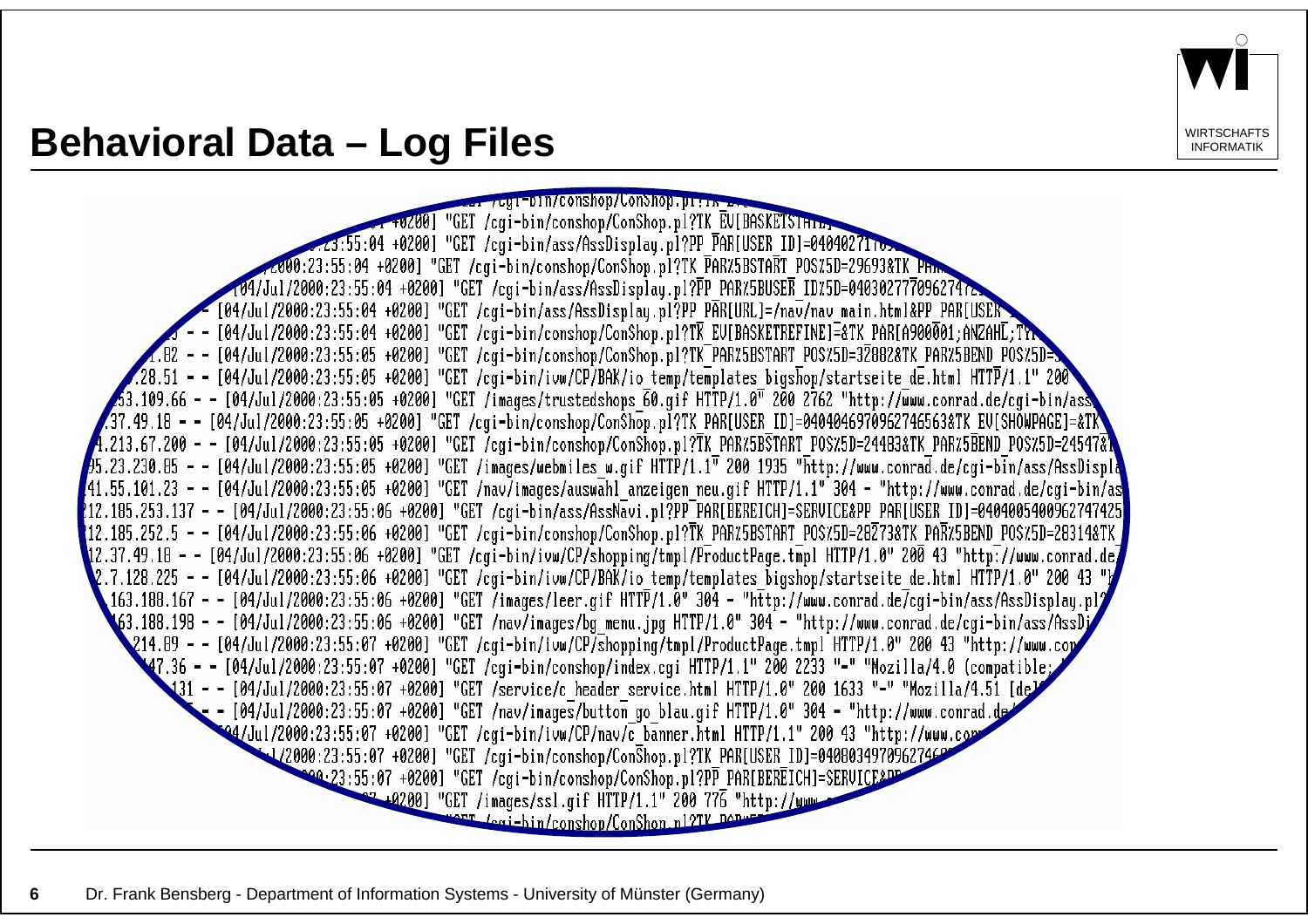

# **Typical Structure of a Log File** Interaction and the Informatik

2001-12-01 00:01:50 217.1.197.24 - W3SVC2 NERO 62.180.61.218 80 GET /interakt/dialog/briefk.html - 200 0 23191 819 2625 HTTP/1.1 www.bundestag.de Mozilla/4.5+(compatible;+OmniWeb/4.0.5;+Mac\_PowerPC) http://www.bundestag.de/interakt/dialog/index.html

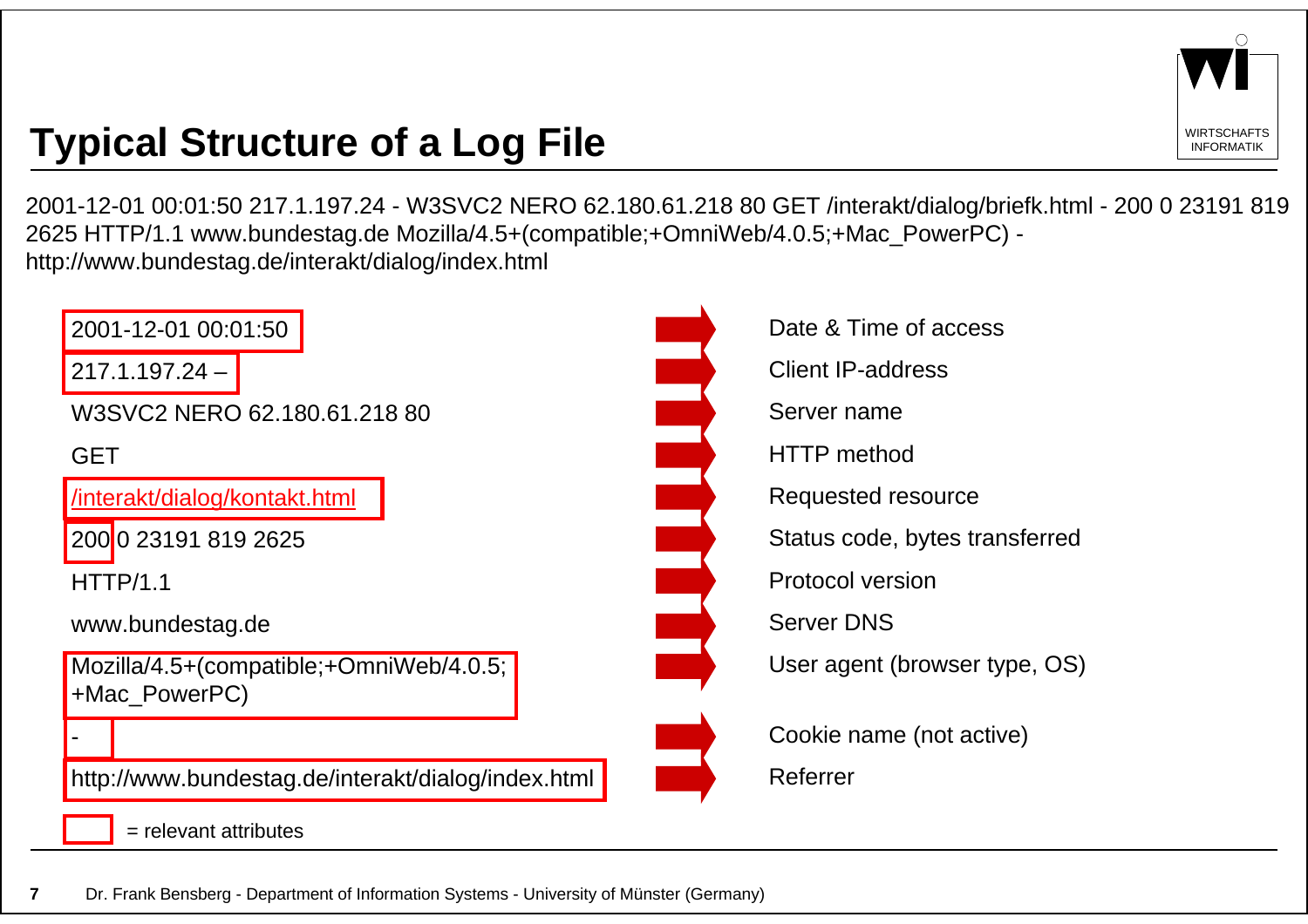

# **Informational Benefits of Log Files – an Exploratory Study for CampusSource**

#### **Characteristics**

- Log file data
- From 09-2001 until 03-2003
- **Use of standard analytical tools** 
	- "Web Log Analyzer"

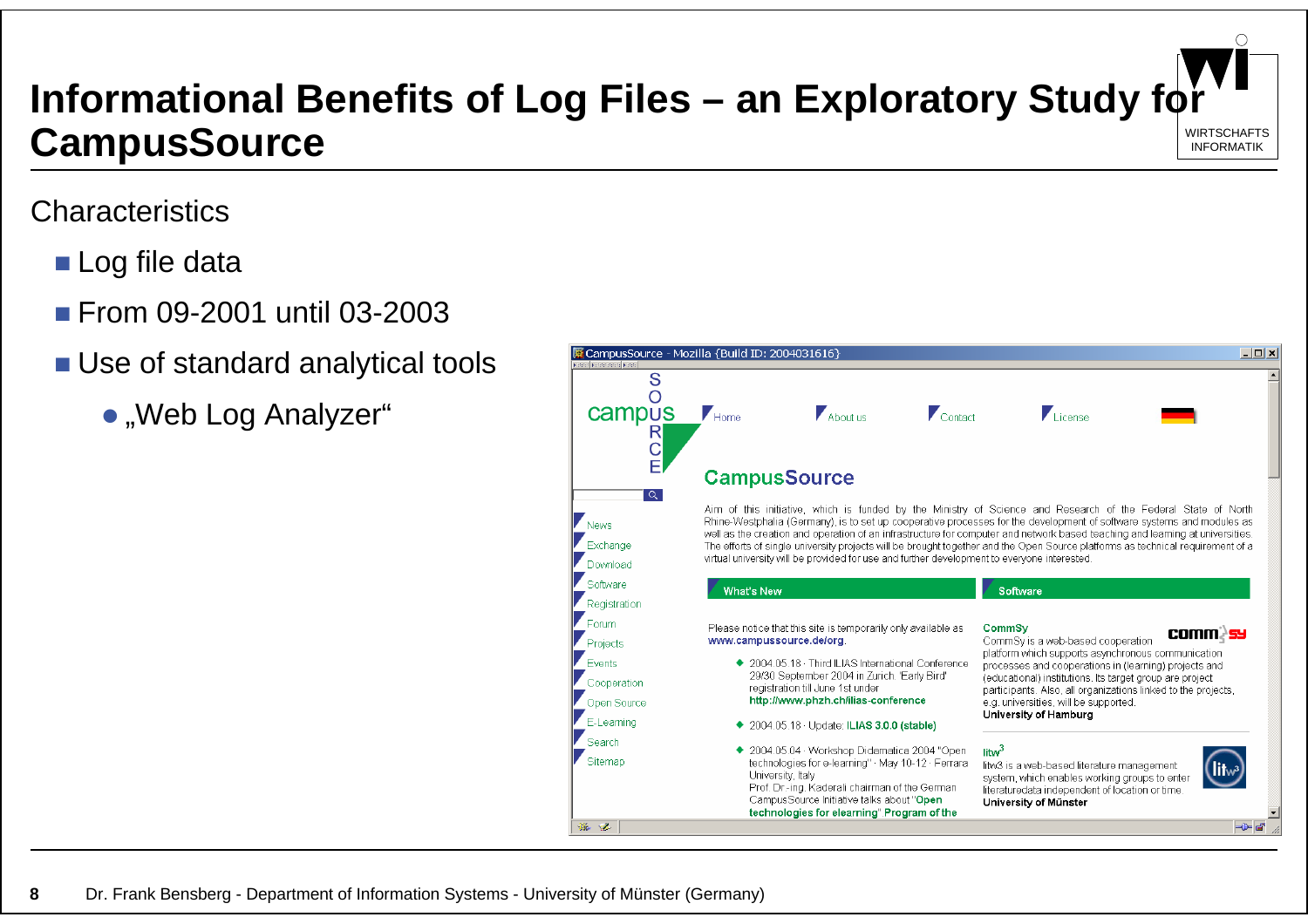

#### Web Site Reach

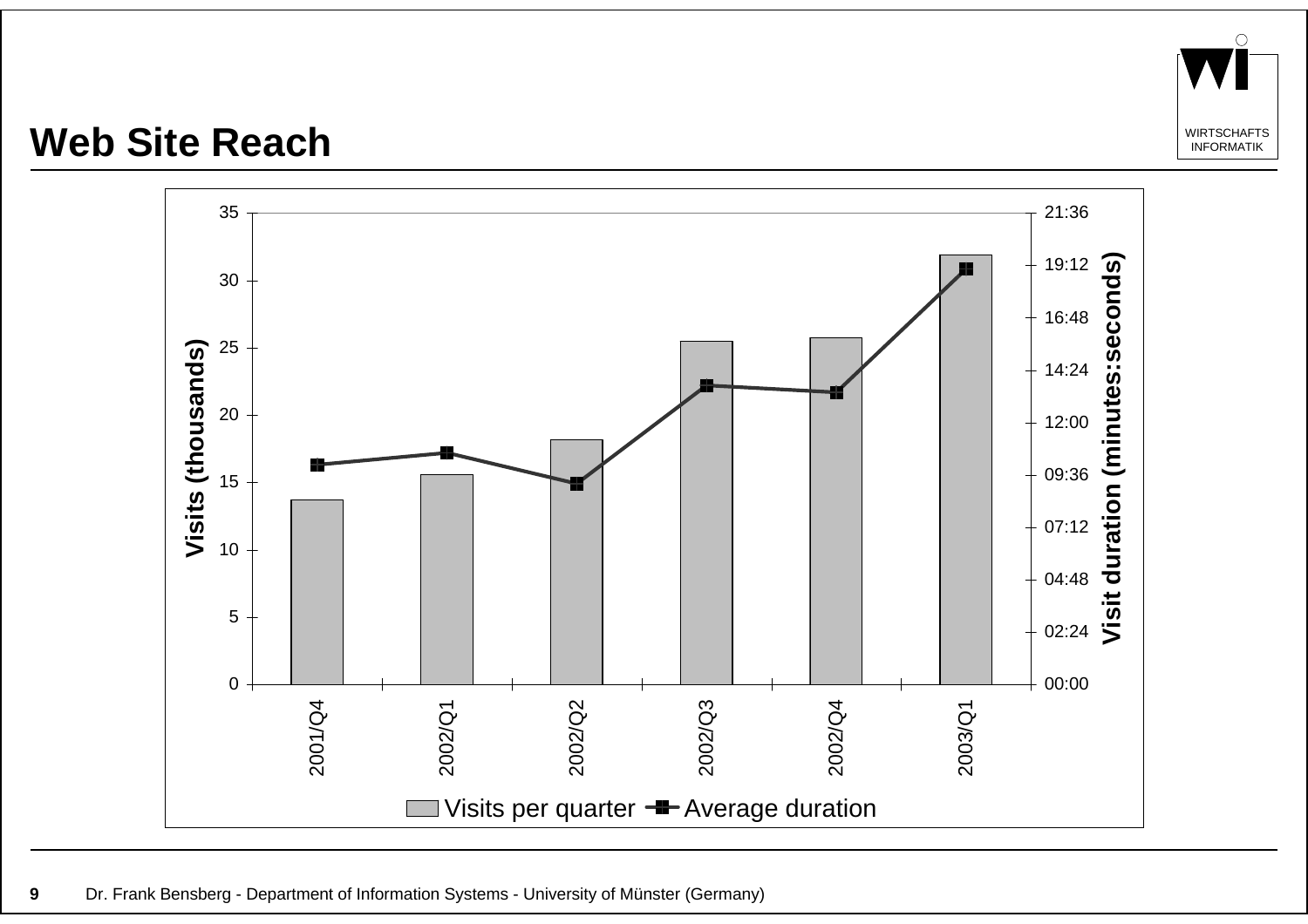

# **Top 10 - Referrer** Informatik

- Search Behavior of Visitors
- $\blacksquare$  Key Findings
	- The "Google Bias" (>75% of visits)
	- Intentional Search Behavior
	- Attraction of Sourceforge Visitors
- Management Deployment
	- CampusSource's Communication policy

| No.            | <b>Top referrer</b>              | <b>Share</b> |
|----------------|----------------------------------|--------------|
| 1              | http://www.google.de/            | 51,88 %      |
| $\overline{2}$ | http://www.google.com/           | 19,46 %      |
| 3              | http://openuss.sourceforge.net/  | 8,09 %       |
| 4              | http://www.ilias.uni-koeln.de/   | 4,59 %       |
| 5              | http://www.gmd.de/               | 3,08 %       |
| 6              | http://www.fernuni-hagen.de/     | 2,76 %       |
| 7              | http://www.google.ch/            | 2,73 %       |
| 8              | http://www.google.at/            | 2,24 %       |
| 9              | http://www-pi3.fernuni-hagen.de/ | 1,95 %       |
| 10             | http://muckel3.fernuni-hagen.de/ | 1,66 %       |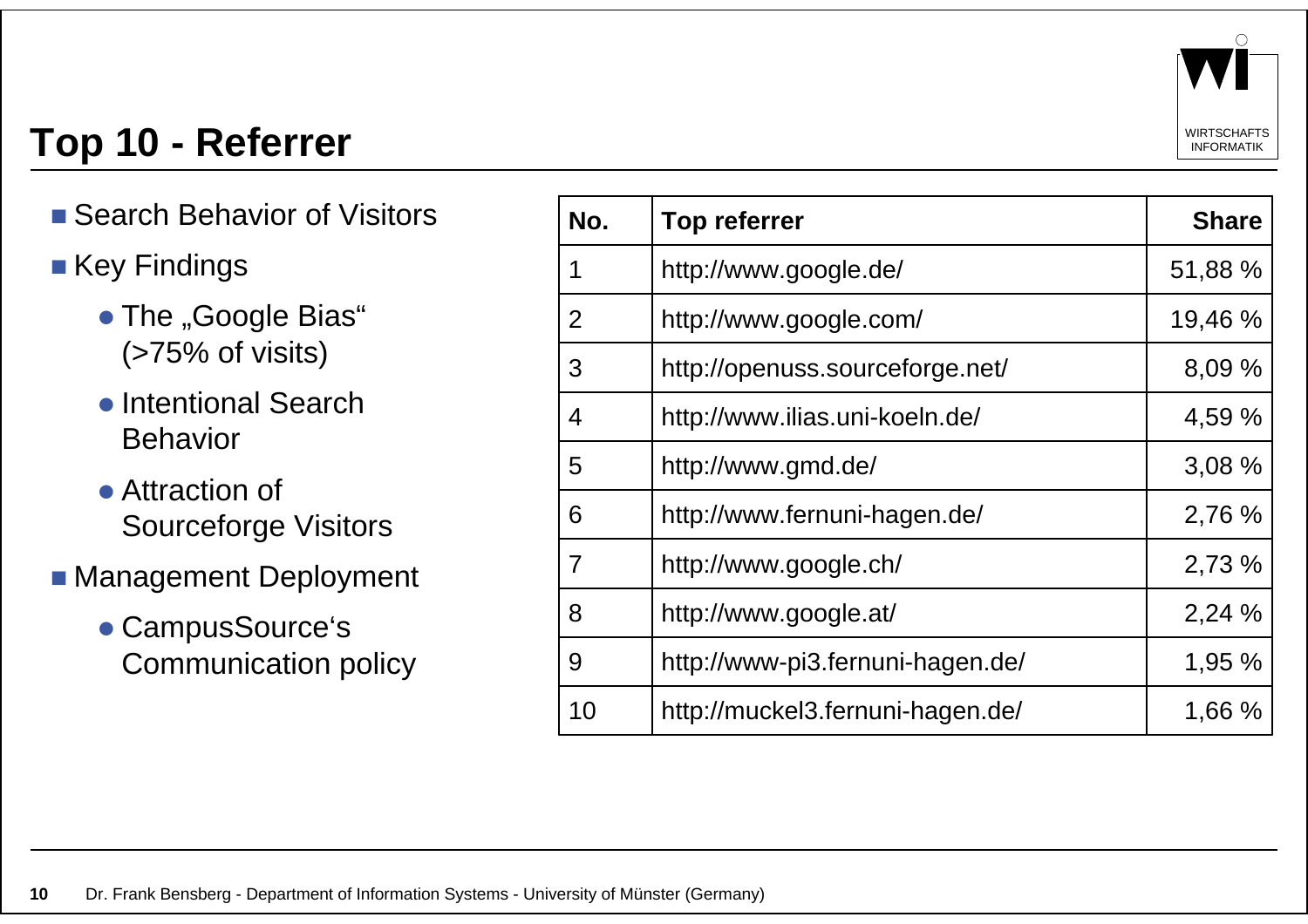

# **Top 10 - External Search Terms** IN Alternative **INFORMATIK**

- **Hybrid Search Behavior** 
	- Product specific
		- $-$  e. g. OpenUSS, Ilias, Webassign
	- General Concepts
		- e. g. E-Learning, Virtual Learning, Open Source
- **Indicates existence of different user** segments
- **Management Deployment** 
	- Segment specific services / products
	- Personalization

| No.            | <b>Search term</b>                                       |
|----------------|----------------------------------------------------------|
| 1              | e-learning                                               |
| 2              | openuss                                                  |
| 3              | <b>Virtuelles lernen</b><br>("virtual learning")         |
| 4              | ilias                                                    |
| 5              | webassign                                                |
| 6              | campussource                                             |
| $\overline{7}$ | opensource                                               |
| 8              | wie funktioniert die börse<br>("how the exchange works") |
| 9              | software exchange                                        |
| 10             | open source                                              |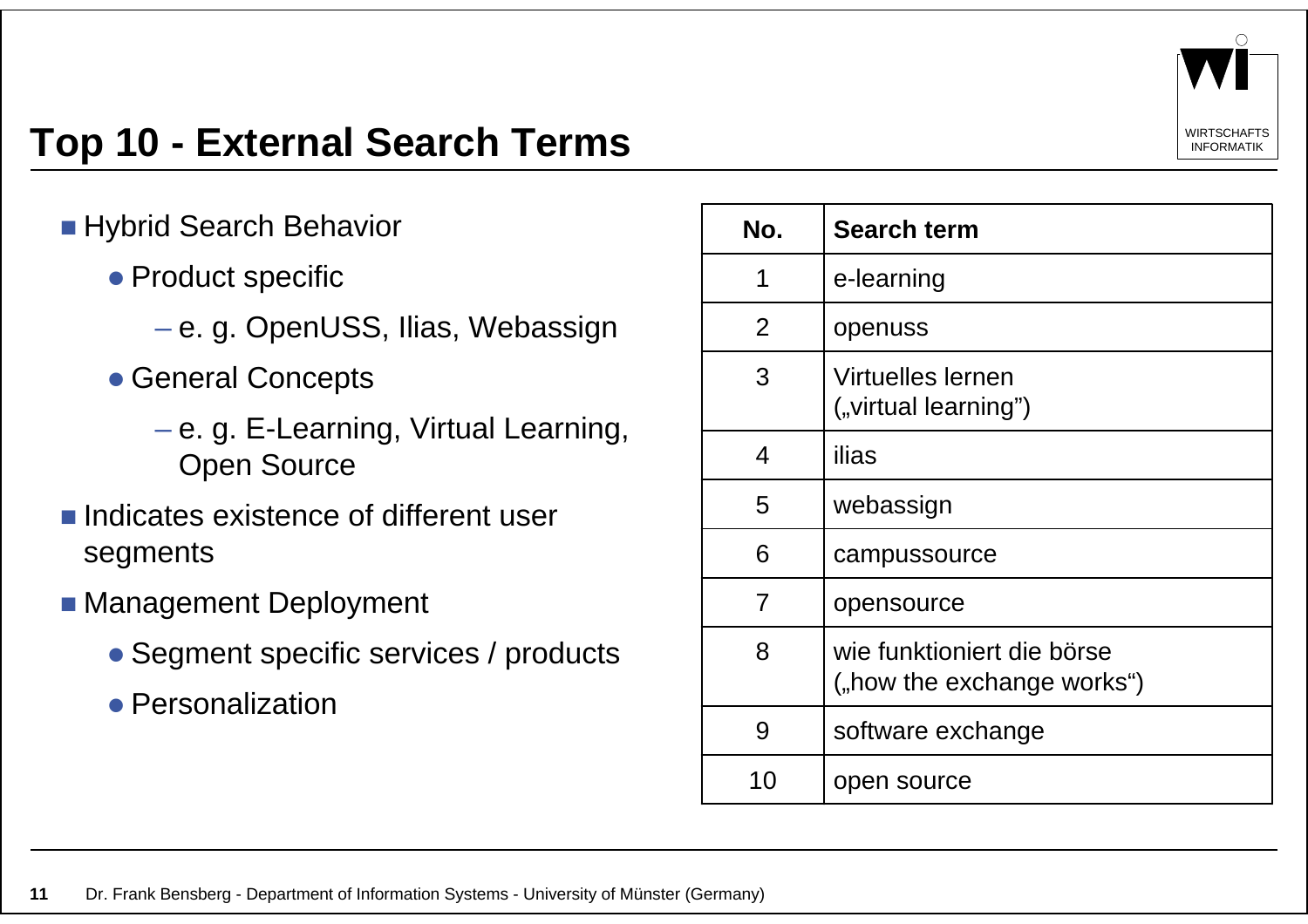

### **Product Downloads**

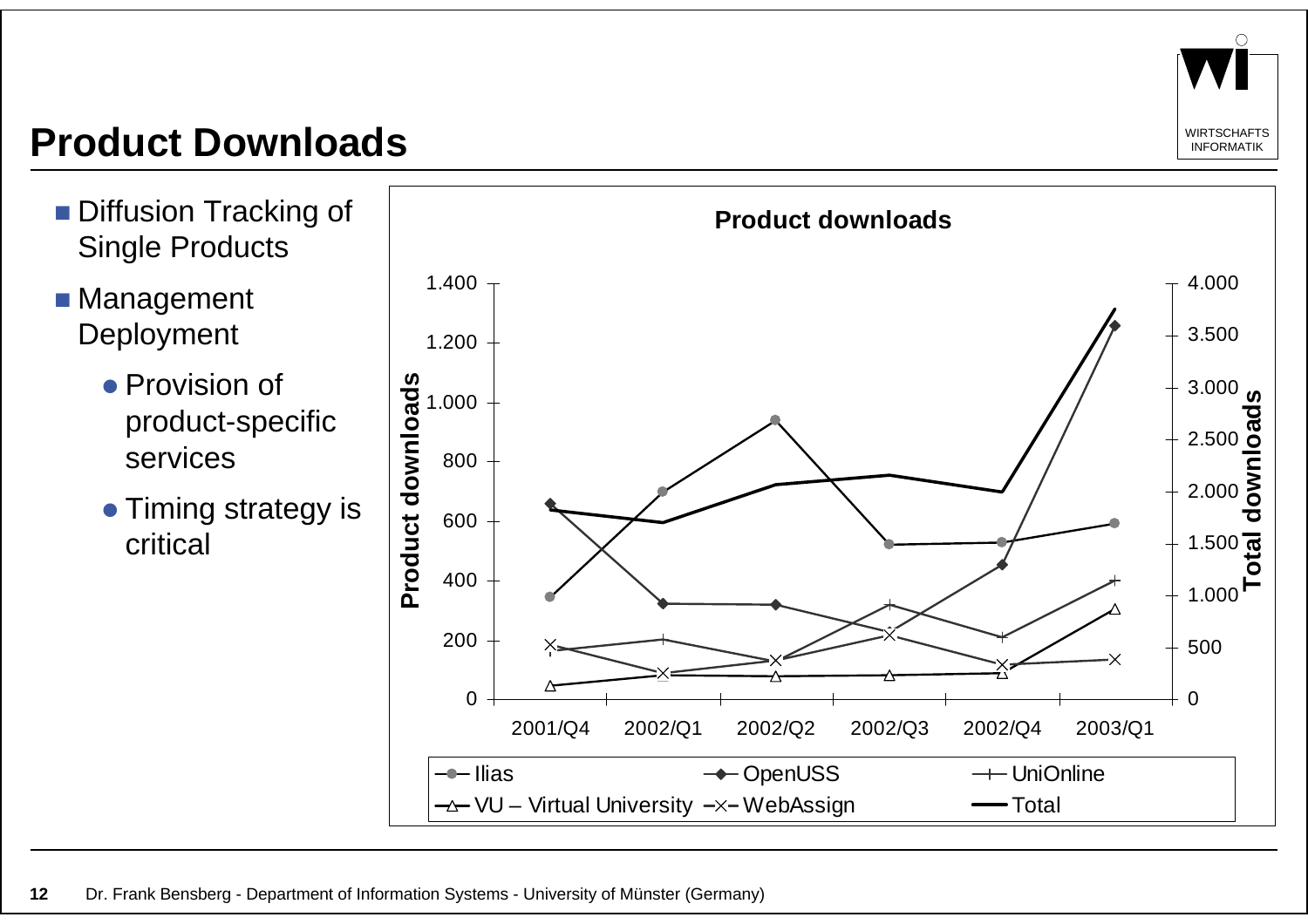

# Summary **Informative Summary**